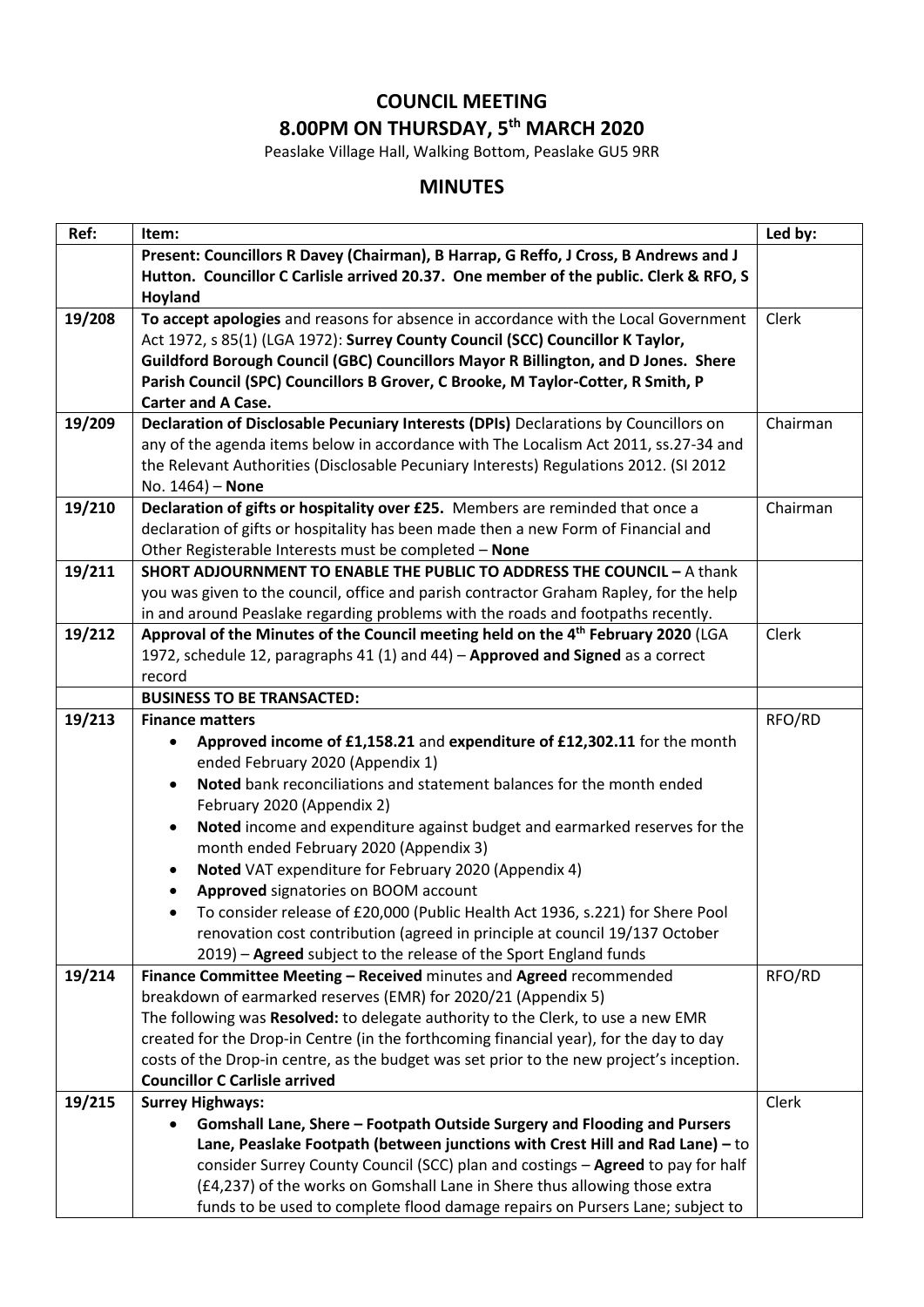|        | seeing a plan of the proposed works for Pursers Lane and confirmation that the             |            |
|--------|--------------------------------------------------------------------------------------------|------------|
|        | proposal includes works to prevent flooding on Pursers Lane in the future.                 |            |
|        | Noted outcome from SCC Infrastructure and Transportation Working Group -                   |            |
|        | the traffic calming proposal for Holmbury St Mary and the virtual pathway for              |            |
|        | Queen Street, Shere. It was Reported that neither proposal was on the list for             |            |
|        | 2020/21 despite the financial contribution from SPC but SCC Councillor K Taylor            |            |
|        | was still hoping to find some additional funds for these projects and a final              |            |
|        | decision will be made on the 18 <sup>th</sup> March 2020.                                  |            |
|        | It was also Agreed to contact SCC regarding the flooding on the A25 between Shere          |            |
|        | and Gomshall.                                                                              |            |
|        |                                                                                            |            |
| 19/216 | Peaslake Farm - to consider the request to use the farm for parking again this year for    | <b>MTC</b> |
|        | Peaslake Fair - 31 <sup>st</sup> August 2020 - Agreed                                      |            |
| 19/217 | Willow Walk, Shere - to consider beginning the process to request Willow Walk is           | CB/Clerk   |
|        | added to the Definitive Rights of Way Map - Agreed to start process                        |            |
| 19/218 | Proposed EE Mast, Horsham Road near junction with Pitland Street, Holmbury St              |            |
|        | Mary – to consider proposal – Agreed in principle and send to council's solicitor for any  |            |
|        | comments                                                                                   |            |
| 19/219 | Advertising 'A' Board Policy for Shere - Adopted and Agreed that the policy be             | CB/Clerk   |
|        | advertised and a letter to be drafted for council approval, for businesses disregarding    |            |
|        | the policy.                                                                                |            |
|        | Also Agreed to discourage the use of slip over sleeves on the bollards on the bridge as    |            |
|        | they stop the rechargeable lights from recharging.                                         |            |
|        | Councillor R Davey declared an interest as Treasurer at the Museum; The museum uses        |            |
|        | this type of advertising. Councillor Davey said they needed advertising to attract         |            |
|        | visitors but would look into alternatives.                                                 |            |
| 19/220 | Police Matters - to consider any matters that need to be brought to the attention of       | All        |
|        | the Police. It was Reported that arrests have been made for recent shed break-ins and      |            |
|        | that individuals were very impressed with the police response.                             |            |
|        |                                                                                            |            |
|        | <b>ITEMS TO NOTE:</b>                                                                      |            |
| 19/221 | Highway Tree Planting & Verge Enhancement Schemes - Noted best practice                    |            |
|        | guidelines and Clerk would ask if GBC had signed up to the guidelines.                     |            |
| 19/222 | Clerk's Report (for noting, delegation to the Clerk or inclusion on the next agenda)       | Clerk      |
|        | Shere Open Gardens has requested to section off part of Shere car park for disabled        |            |
|        | parking for the open gardens on the 28th June 2020 - Agreed                                |            |
|        | A thank had been received from a member of the public regarding London Lane                |            |
|        | catchpit in Shere - 'I thank the Parish Council for all the work it did to persuade SCC to |            |
|        | spend money on improvements to the drainage system in London Lane. It had the              |            |
|        | ultimate test this weekend and seemed to come through with flying colours. I tried         |            |
|        | hard this morning to find one piece of gravel which had been washed down but I             |            |
|        | failed. Well done to all concerned.'                                                       |            |
| 19/223 | Councillors' Business (for noting or including on the agenda for the next meeting)         | All        |
|        | <b>Councillor G Reffo requested the following:</b>                                         |            |
|        | 1. The council's contractor to look at replacing the lids on the bins in the centre of     |            |
|        | Peaslake                                                                                   |            |
|        | 2. To remove debris from the ditch on Peaslake Farm and to arrange for a site              |            |
|        | visit to Peaslake Farm with the Council's contractor, to assess the ditches and            |            |
|        | propose a maintenance regime for the next General Purposes Committee                       |            |
|        | meeting.                                                                                   |            |
|        | 3. Asked how the sewage from the new development on Peaslake Farm will be                  |            |
|        | managed. It was confirmed that the houses would be connected to mains                      |            |
|        | sewage.                                                                                    |            |
|        | 4. Blocked pipe under Peaslake Hall, Jasmin Cottage and the Hurtwood - A                   |            |
|        | member of the public stated that the pipe was a stream which was piped by                  |            |
|        | GBC in 1964. He confirmed that local residents were trying to confirm where                |            |
|        | the pipe went. Clerk to chase SCC with regards to the silt trap under the hall.            |            |